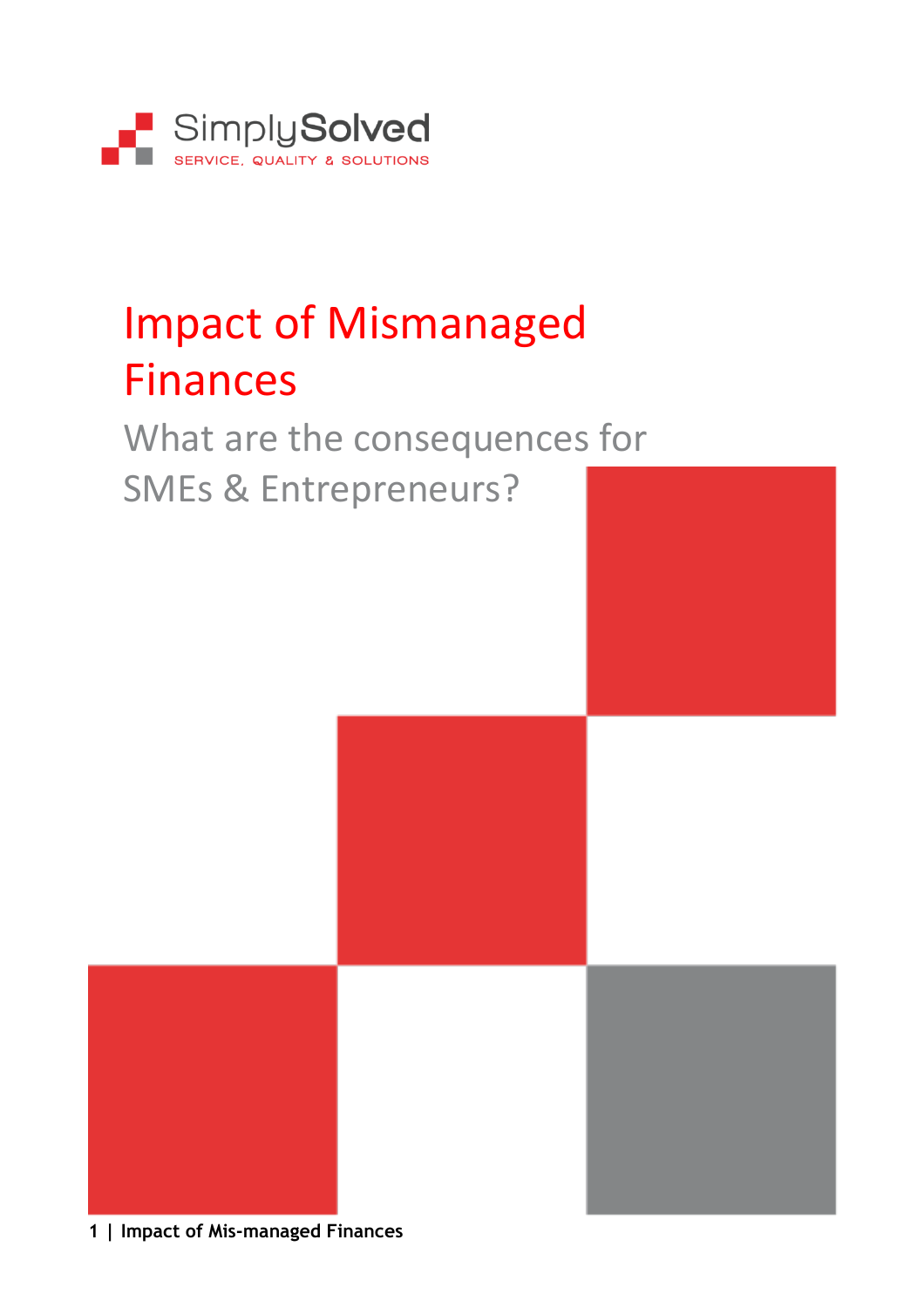## **Introduction**

*For any business, good financial management is the foundation to reaching profitability. But as a start-up or small business, your first thought inevitably goes towards growing the top line and this emphasis can lead to major issues later if you under invest in your financial management framework.*

*It is frequently the case that as soon as businesses begin to grow, their accounting systems and processes to fail to scale and evolve at the same rate which leads to costly errors and drains resources.*

*With the added UAE VAT compliance requirements to be considered, the risks are greater if inadequately managed.*



**2 | Impact of Mis-managed Finances**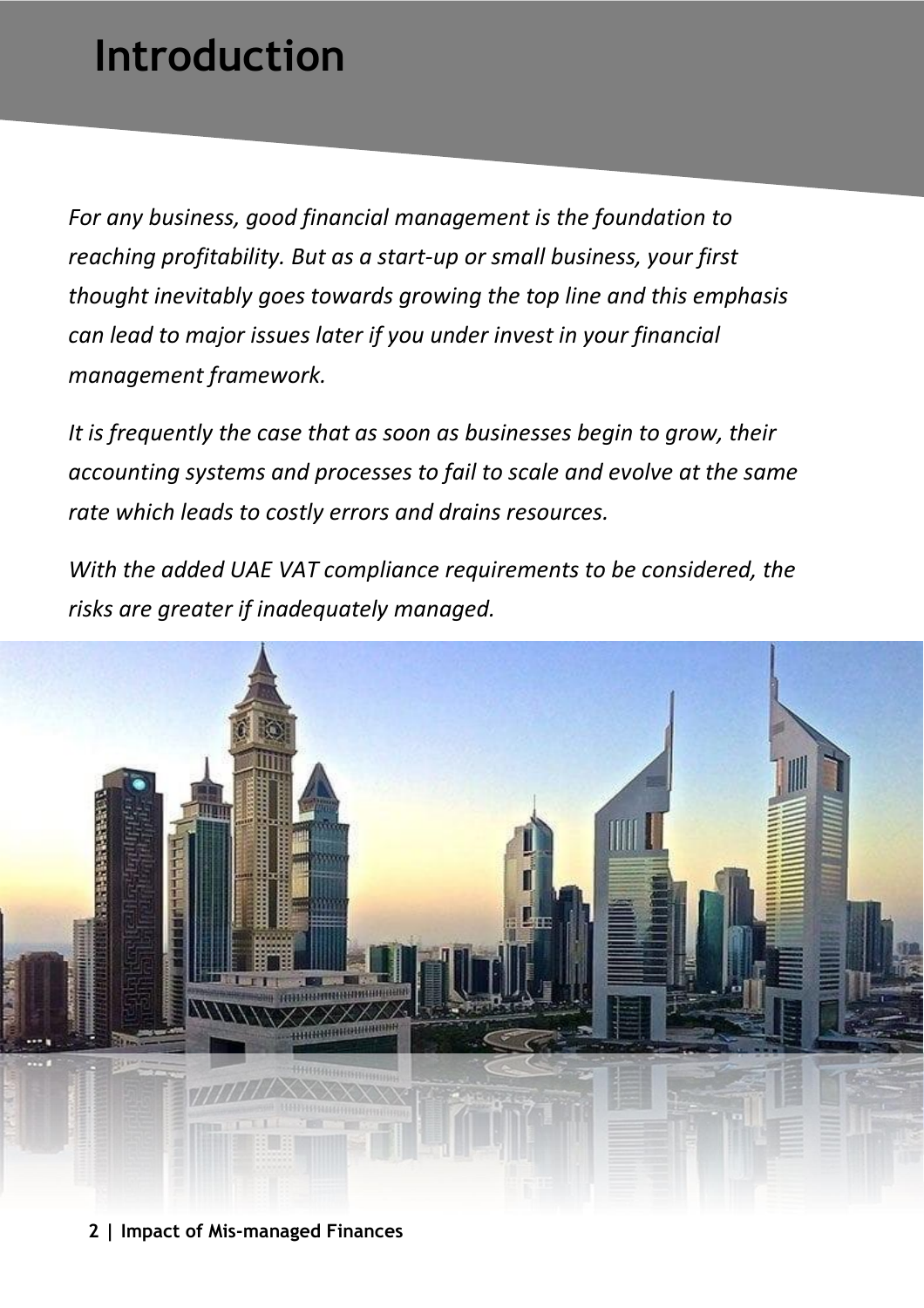## **What could cause mis-management of your finances?**

As with any business issue, the first step is always to look for potential risks, identify the root cause of your issues and understand how to control them.

Every business has its unique organisational procedures and specific way it set up its financial model. This may have evolved overtime or started with some planning and hasn't been refreshed for some time. From our experience, there are some common causes of mismanaged finances:



**Time Constraints** – When you're overwhelmed with running the business, it is easy to focus on the urgent issues and defer your finance responsibilities. De-prioritising those accounting tasks and reviews may seem necessary, but the more you delay, the less accurate your financial management.

**Resource Constraints** – If you cannot afford to hire senior financial people, you will not have the personnel or the resources to deal with the bigger financial picture. And if your bookkeeping is focused on hygiene and compliance tasks, they won't be proactive enough to help you provide a resolution if you face challenges.



-

-

-

**Process Discipline** – Your financial model and system has to be clearly defined. For example, if you mix your business and personal finances, this makes the managing your company financials far more complex and difficult.

**Technical expertise** – Finance can get complicated especially with the changing regulations from VAT. Therefore, do you believe you have the right experience, training focus and IT capability to deal with an evolving financial system?

**Budget & Tracking** – Financial planning and performance reviews are essential to conserve your precious cashflow. If you have not set and regularly measuring performance against budgets, it is likely you may face challenges in adapting to changing market conditions.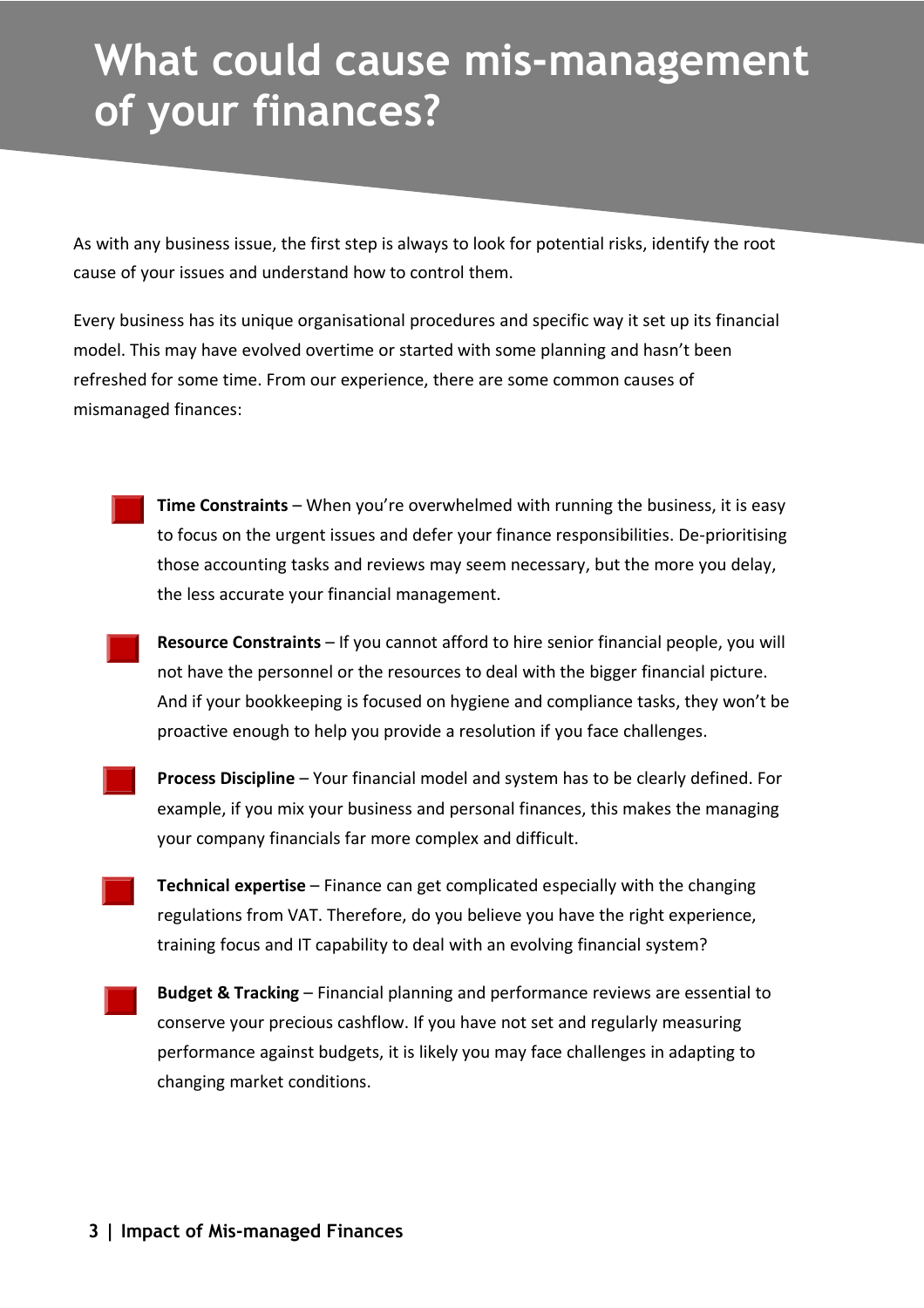### **What effect can mis-managed finances have?**

Why is this a critical issue for urgent attention? In summary, if you are not in control of your finances then you are not fully in control of the business.

What effects can this lead to?

-

-

-

-

-

- **Poor quality and slow financial information** If your financial information is poor, you don't have the reliable data you need to manage your business effectively. Without accurate numbers at your fingertips, you cannot make informed decisions, your forecasting and projections are incomplete, and you may fail to act on potential opportunities and risks.
- **Cashflow problems** Negative cash flow is one of the biggest causes for new or smaller businesses failing within the first two years. In recent research by CB Insights, 29% of failed start-up [founders](http://fortune.com/2014/09/25/why-startups-fail-according-to-their-founders/) blamed a lack of good cash flow. Improving your management of liquidity helps to secure your long-term future.
- **Compliance & Personal Risks** As a director of the company, poor financial management can also impact directly on you. If compliance rules are not met, specifically under the VAT Executive Regulations, this could mean fines and penalties for the business and possibly for you.
- **Credit Worthiness** Information may need to be available to banks, investors and creditors. Poor compliance results and fines can have a negative effect on your credit and attractiveness to investors
- **Ability to adapt** Mismanaged finances to lead to a lack of agility, and inability to seize on opportunities in the market. Your business needs a competitive edge and having resources to capitalise on opportunities can make the difference.

Innovations in cloud technology and automation present enormous opportunities to create a sophisticated financial management model with minimal costs. Best practices are now embedded in platforms to reduce costs and deliver quick results. With the right support, any business has the potential to enhance and improve their financial operation.

**4 | Impact of Mis-managed Finances**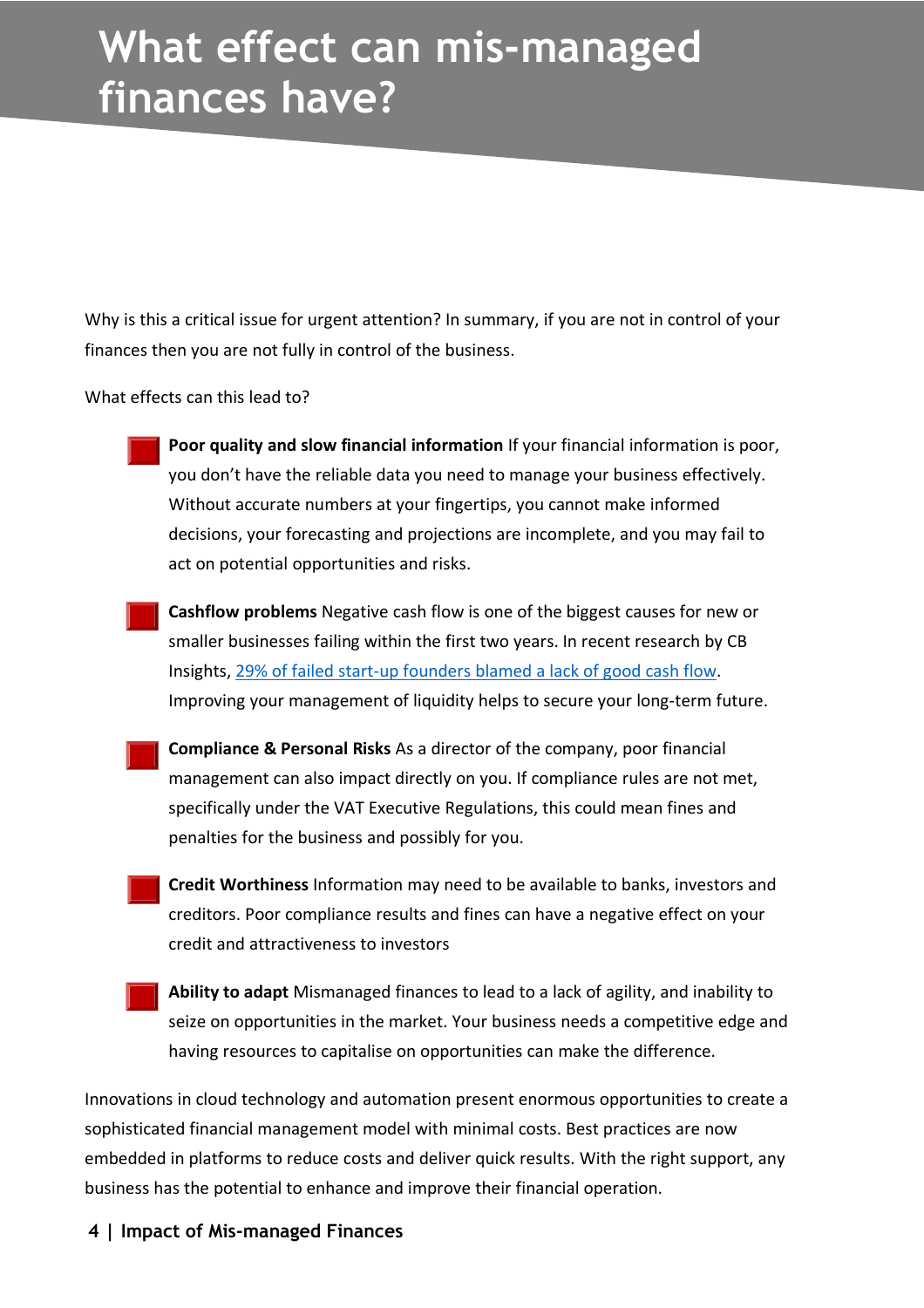## **Getting Back In Control**

If your business is experiencing any of these issues, what is the best strategy to ensure your business is set on a more sustainable trajectory?



**Harness Expertise** – As a business owner you should value your time and where to focus your expertise. If you get involved in executing complex financial changes, this can divert your focus and you may not be fully qualified to correctly and quickly fix issues without expert support.



**Plan For The Future** – a cloud accounting system is an excellent way to improve your financial overview. Ensure you implement right systems in place with correct set up and reporting from the start. This will avoid getting into a potential difficulty, while creating detailed financial reporting and forecasting to plan your future direction.

**Pause & Fix** – if you've been through your finances and found issues, it is vital to take control and fix them permanently with some care. Do not be tempted to 'sticky tape' them: it's vital to also review and update the processes that lead to these issues and to ensure it cannot be repeated.

**Invest time now** – you need to schedule a realistic amount of time to work on the problem and make your financial reporting an asset. Allocating sufficient time and focus will save you time, stress and issues later. Finally, ensure you have the best system, tools and people in place to crack the problem, or it will cost you more when extra resources have to be brought in later.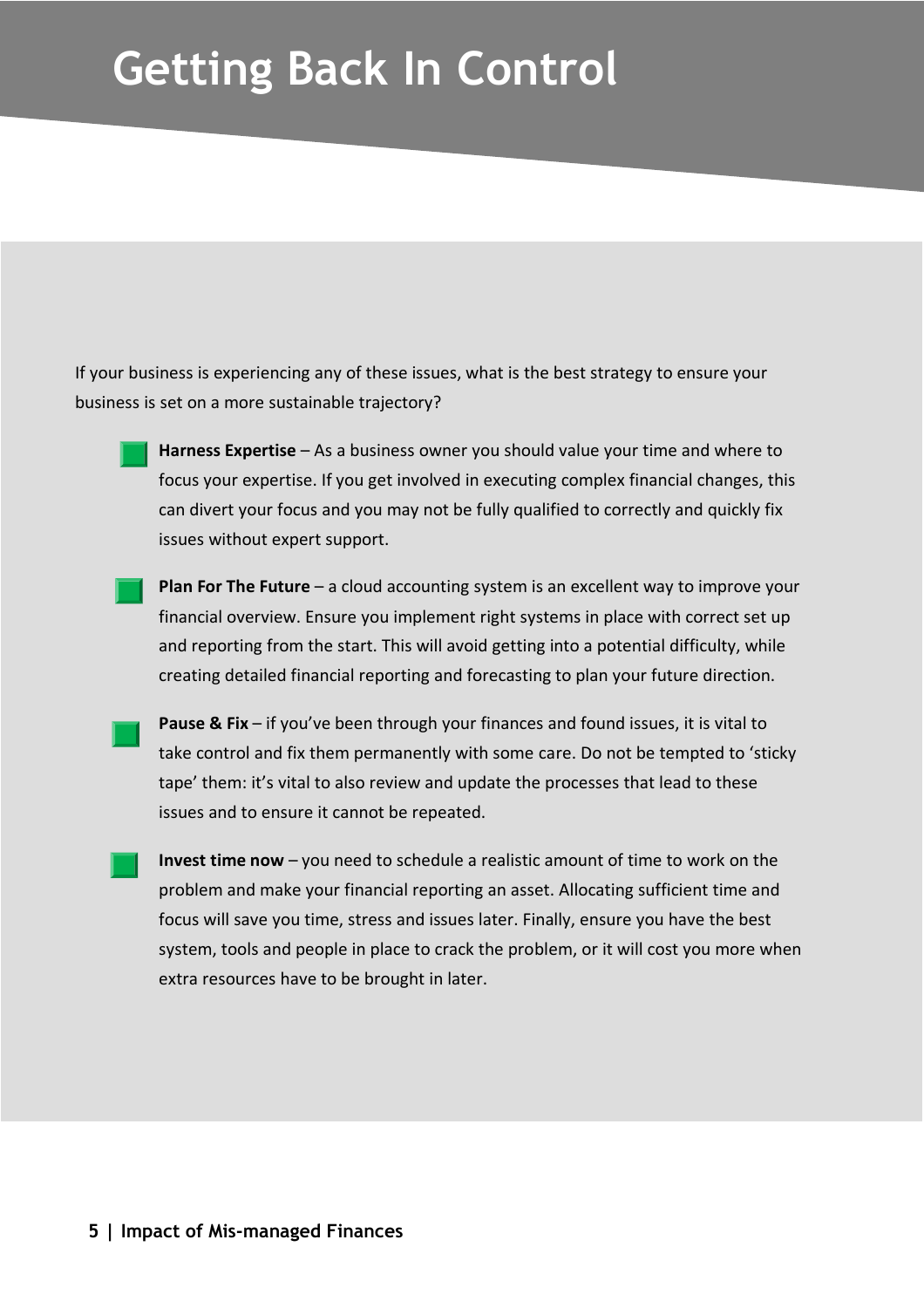## **Partner With SimplySolved**

*Serving over 100+ clients we know the challenges and concerns our clients faced in taking the first step towards outsourcing their accounts and VAT.*

*With our experience and quality-based approach supported by a dedicated account manager, a team of experts, defined processes, platforms and insight, you'll be better placed to receiving your real-time information at your fingertips, expert advice on tap, and the time you need to grow your business.*